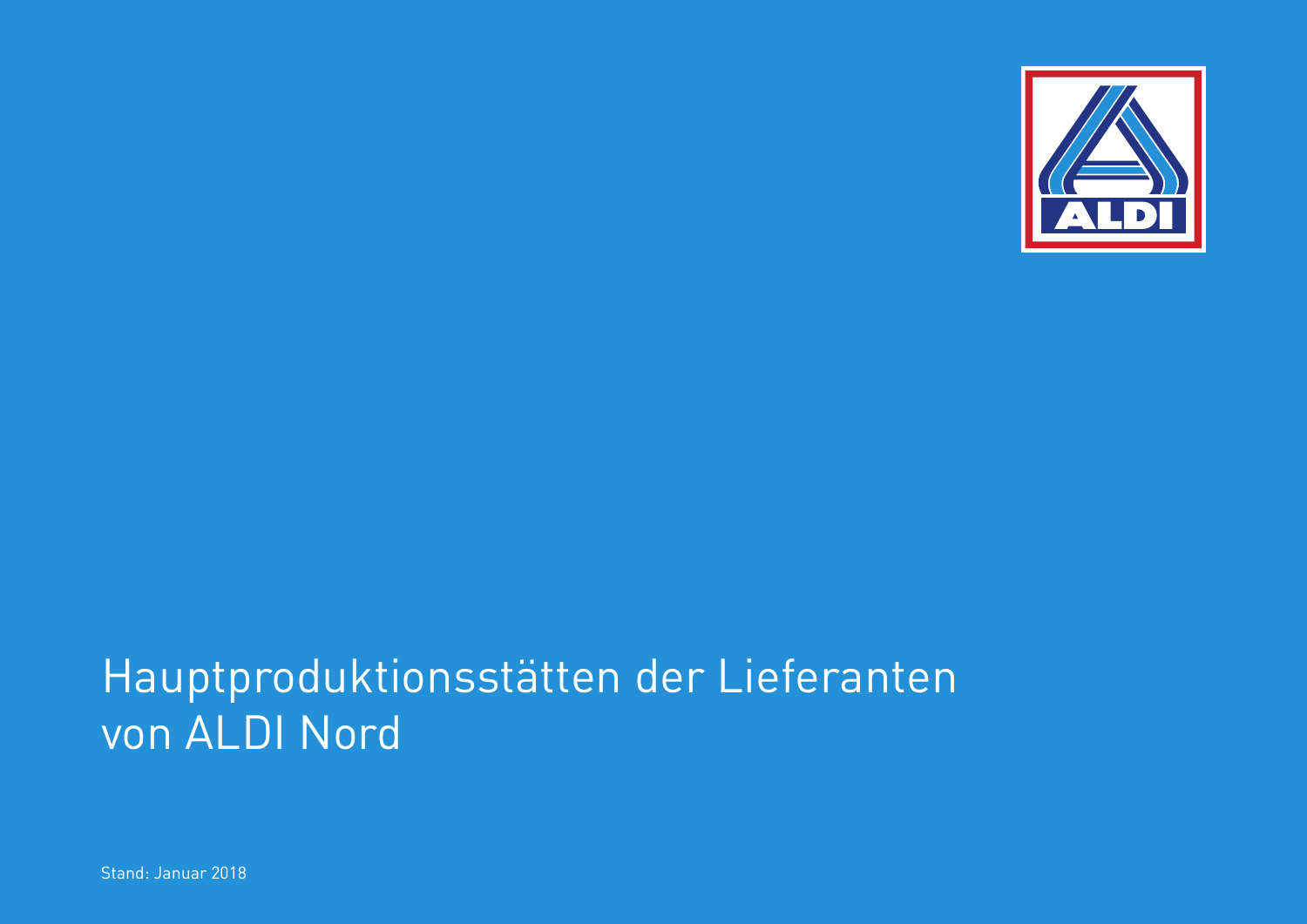| <b>Name</b>                                | <b>Adresse</b>                                                                                                        |
|--------------------------------------------|-----------------------------------------------------------------------------------------------------------------------|
| Ägypten                                    |                                                                                                                       |
| Arab Novelties Weaving Terry Co.           | Elrahbeen Industrial Zone, Front of Moubark Cool, El-Mahalla El Kubra, Al Gharbiyah                                   |
| <b>Oriental Weavers</b>                    | 10th of Ramadan City, Industrial A1, El Sharkeya, 6th of October                                                      |
| The Egyptian Company for Trade Industry    | Canal Suez St. Moharam Bey, Manshia Guededah, Canal Suez St. Moharam Bey, Manshia<br>Guededah P.O.B 986, Iskandariyah |
| Zaafarania Garments Knitting S.A.E.        | Ismail El Lithey st., from El Fayoum st., Dar El Salam, Cairo, Egypt, Al Qahirah,<br>Dar El Salam                     |
|                                            |                                                                                                                       |
| <b>Bangladesch</b>                         |                                                                                                                       |
| A.K.H. Apparels Ltd.                       | 128, Hemayetpur, Savar, Dhaka-1340                                                                                    |
| AKH Eco Apparels Ltd.                      | 495, Balitha, Shah-Belishwer, Dhamrai, Dhaka 1800, Dhaka                                                              |
| Angshuk Ltd.                               | 133-134, Hemayetpur, Savar, Dhaka-1340, Dhaka                                                                         |
| Asrotex                                    | Dharmaganj, Enayet Nagar, Fatullah, Narayanganj, Bangladesh, Narayanganj, 1421                                        |
| B.H.I.S. Apparels Ltd.                     | 671, Datta Para, Hossain Market, Tongi, Gazipur, Dhaka                                                                |
| <b>BD Designs Private Limited</b>          | Plot No. 48-49, Sector No. 03, Karnaphuli EPZ, Chittagong 4204                                                        |
| <b>BHML Industries Ltd.</b>                | Kamarajuri, Natun Bazar, National University, Gazipur 1708, Dhaka                                                     |
| Chaity Composite Ltd.                      | Chotto Silmondi, Tripurdi, Sonargaon, Narayangonj 1440, Dhaka                                                         |
| Chorka Textile Ltd.                        | Kazirchor, Danga, Polas, Narshingdi 1720, Dhaka                                                                       |
| Cotton Dyeing & Finishing Mills Ltd.       | Vill: Amtoli, Union: 10 no. Habirbari, P.O-Seedstore Bazar, P.S.-Valuka, Mymensingh 2240,<br>Dhaka                    |
| Crossline Knit Fabrics Ltd.                | Plot No. 45, 48, 49, 51 & 52; Holding No: 3/C, Vadam, Nishatnagar, Tongi, Gazipur, Dhaka                              |
| Crown Fashion & Sweater Industries Limited | Crown Plaza Plot #781-782, P.O. Vogra, P.S. Joydevpur, Gazipur, Dhaka                                                 |
| Denim Fashions Limited                     | R.S. 370, C.S. 727, Sataish, Tongi, Gazipur 1712, Dhaka                                                               |
| Disari Industries                          | B193, Fakir Market Road, BSCIS Ind Estate, Tongi, Dhaka, 1710                                                         |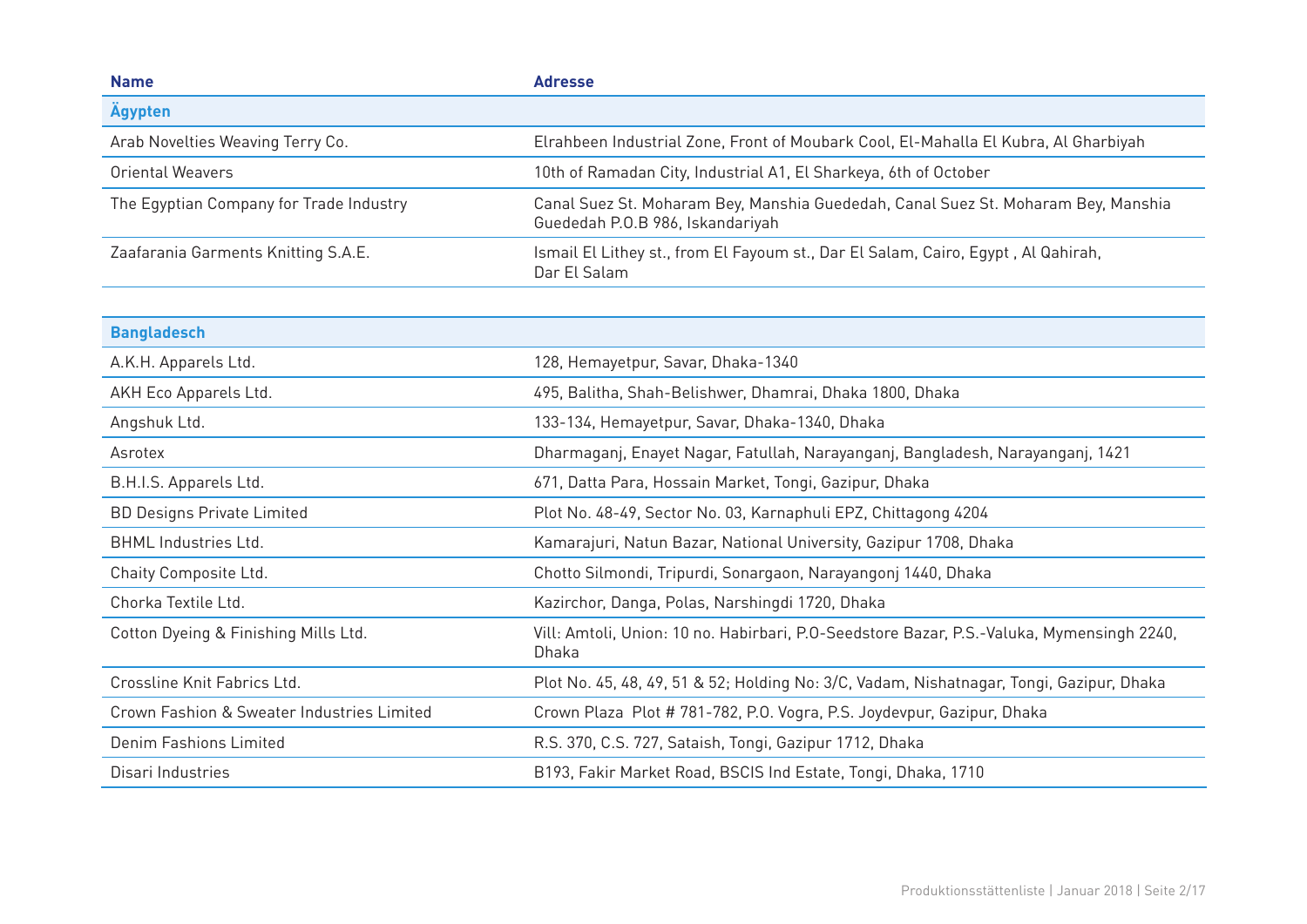| <b>Name</b>                                           | <b>Adresse</b>                                                                                                                                                     |
|-------------------------------------------------------|--------------------------------------------------------------------------------------------------------------------------------------------------------------------|
| <b>Bangladesch</b>                                    |                                                                                                                                                                    |
| Dynasty Sweater (BD) Ltd.                             | Aukpara, Savar Dairy Farm, Savar, Bangladesh, Dhaka 1341                                                                                                           |
| Dynasty Sweater (BD) Ltd. (Knitting Division)         | Dakkhin Goripur, Kumkumari, Ashulia, Savar, Dhaka 1341                                                                                                             |
| E H Fabrics Ltd.                                      | 221-225, Sataish Road, Khortoil, Tongi, Gazipur 1712                                                                                                               |
| Ettade Jeans Ltd.                                     | 1670/2091, Building No-3, West Sholosahar, Aturar Depot, Amin Jute Mill, Baizid, Chittagong<br>4211                                                                |
| Florence Fabrics Ltd.                                 | Bymile, Konabari, Gazipur 1346, Dhaka                                                                                                                              |
| Fortis Garments Ltd.                                  | 100/1, Block-B, East Chandra, Shahed Mosharaf Hossain Road, Kaliakoir, Block-B, Shaheed<br>Mosharraf Hossain Road, Gazipur-1751, Dhaka                             |
| Generation Next Fashions Ltd.                         | Dhonaid, Post: Earpur, Thana: Ashulia, Savar, District: Dhaka, Dhaka 1341, Dhaka                                                                                   |
| Grameen Fabrics & Fashions Ltd. (Composite Knit Unit) | Grameen Industrial Park, Sarabo, Kashimpur, Joydebpur, Gazipur Sador, Gazipur 1346,<br>Dhaka                                                                       |
| Grameen Knitwear Ltd.                                 | Plot No: 102-103 & 126-127, DEPZ (Ext-II), Ganakbari, Dhaka-1349 1349, Dhaka                                                                                       |
| Habitus Fashion Ltd.                                  | Gajaria Para, Bahwal Mirzapur, Gazipur Sadar, Bhawal Mirzappur, Gazipur, Dhaka                                                                                     |
| Hasan Tanvir Fashion Wears Ltd.                       | Plot #397, Chandona Chowrasta, Joydebpur Road, Gazipur 1702, Dhaka                                                                                                 |
| Interfab Shirt Mfg. Ltd.                              | Plot No. 302/547, Kunia, Gasa Union, National University, Board Bazar, Gazipur, Gazipur<br>1704, Dhaka                                                             |
| J. L. Fashions Limited                                | Baimail, Konabari, Gazipur-1346, Dhaka                                                                                                                             |
| J.L. Sweaters Ltd.                                    | Zirabo, P.O.-Ashulia, Thana-Ashulia, Savar, Dhaka 1341, Dhaka                                                                                                      |
| KA Design Ltd.                                        | Vill: Boro Beraid, P.O: Boro Beraid, Badda, Dhaka                                                                                                                  |
| Lida Textile & Dyeing Limited                         | Holding No-100/2, Block-B, Purbo Chandora, Ward No-8, Shofipur, Kaliakoir, Shaheed Mos-<br>haraf Hossain Road, Purbo chandora, Shofipur, Kaliakoir, Gazipur, Dhaka |
| Liz Fashion Industry Ltd.                             | Block-C, Holding-1, Shahid Mossaraf Hossain Road, Purbo Chandora, Shafipur, Kaliakoir,<br>Gazipur-1751, Dhaka                                                      |
| Lodestar Fashions Ltd.                                | Plot No. M-16, 8/9 & 4/6, Section No. 14, Kafrul, Mirpur, Dhaka 1216                                                                                               |
| LZ Fashion Wear Limited                               | Plot#154, DEPZ, Ganakbari, Savar, Dhaka-1349, Dhaka                                                                                                                |
| <b>LZ Textiles Limited</b>                            | Dewalliabari, Konabari, Gazipur, Gazipur-1346, Dhaka                                                                                                               |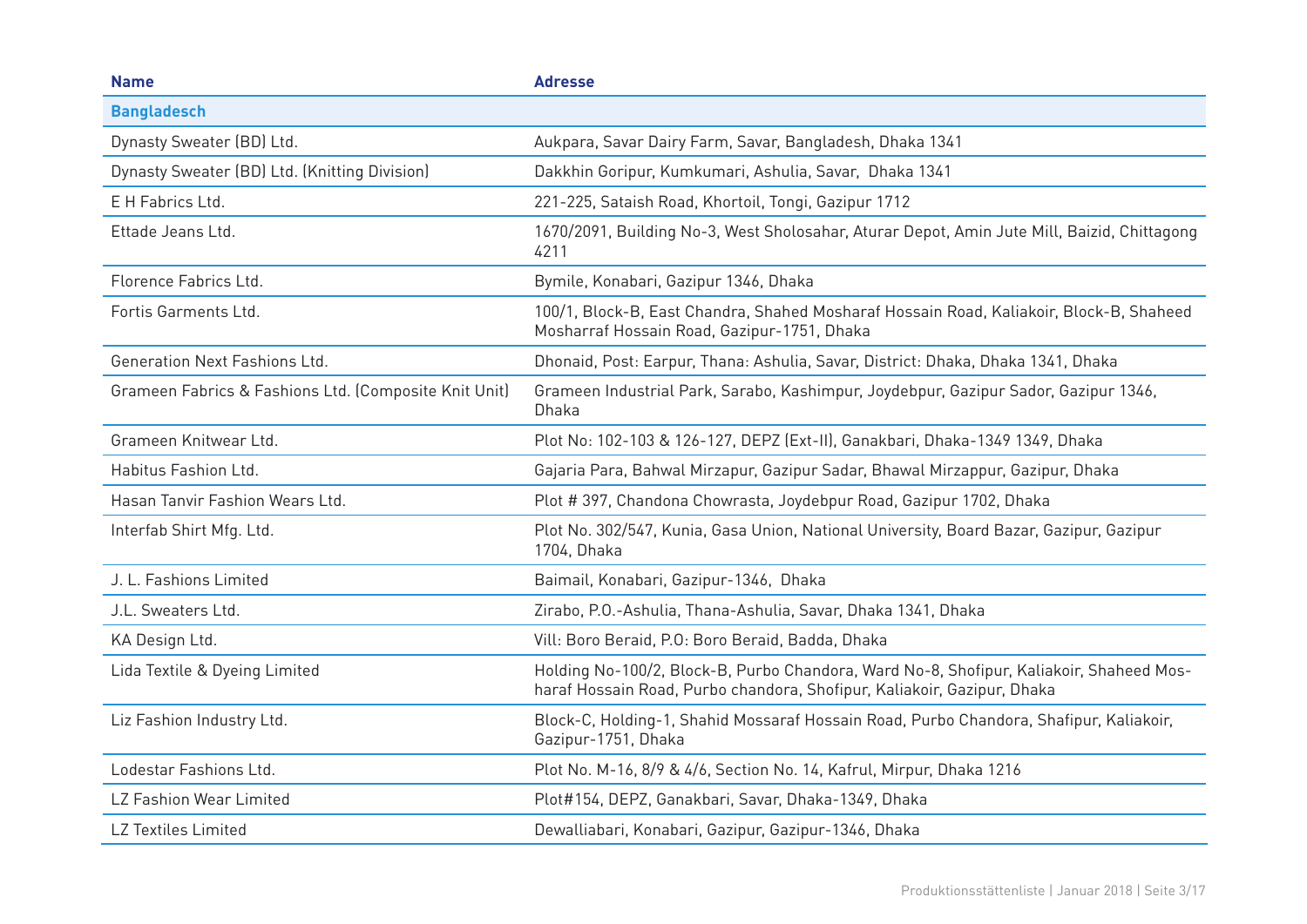| <b>Name</b>                   | <b>Adresse</b>                                                                                                                    |
|-------------------------------|-----------------------------------------------------------------------------------------------------------------------------------|
| <b>Bangladesch</b>            |                                                                                                                                   |
| Mahadi Fashion (Pvt.) Ltd.    | Boshugoan, Pubail, Gazipur 1710, Dhaka                                                                                            |
| Minimax Ltd.                  | Plot# 33, 35, 37 & 39, Gacha, National University, Gazipur-1704 1704, Dhaka                                                       |
| Mitali Fashions Limited       | Hatimara Road, Barenda, Kashimpur, Gazipur-1346, Barenda, Kashimpur, Gazipur, Dhaka<br>1206, Dhaka                                |
| MNR Sweaters Ltd.             | Baraider Chala, Sreepur, Gazipur 1740, Dhaka                                                                                      |
| Muazuddin Knit fashion Ltd.   | B-31, East Chandura, Shafipur, Kaliakore, Gazipur 1751, Dhaka                                                                     |
| Muazuddin Textile Ltd.        | 235-236, East Chandura, Shafipur, Kaliakoir, Gazipur 1751, Dhaka                                                                  |
| <b>Multifabs Limited</b>      | Nayapara, Kashimpur, Gazipur Sadar, Gazipur 1704, Dhaka                                                                           |
| NAZ Bangladesh Ltd.           | 05, Bishuya Kuribari, Mirzapur, Gazipur 1700, Dhaka                                                                               |
| Network Apparel Ltd.          | 228/3, Shahid Rawshon Sarak, Chandana, Gazipur 1702, Dhaka                                                                        |
| Network Clothing Ltd.         | 228/3, Shahid Rawshan Sarak, Chandana, Joydevpur, Gazipur, 1702, Dhaka                                                            |
| New Line Clothings Limited    | Kamrangirchala, Post: Mouchak, Police Staion: Kaliakoir, District: Gazipur-1751,<br>Bangladesh, Gazipur 1751, Dhaka               |
| Nipa Fashion Wear Ind. Ltd.   | Selina Tower -1, (Ground Floor to Seventh Floor), Islambag, Holan Road, Dakhinkhan, Utta-<br>ra, Dhaka 1230                       |
| Nipa Knitwear Company         | Salina Tower-4, Holan Road, Islambag, Dhakkhinkhan, Uttara, Dhaka 1230                                                            |
| Organic Jeans Ltd.            | Plot No. 1/A and 2, Block-B, BSCIC I/A, Shagarika Road, Pahartali, BSCIC Industrial Area,<br>Fouzdarhat Sagarika Road, Chittagong |
| Orient Allure Lingerie Ltd.   | Hamayetpur, Savar Dhaka-1340                                                                                                      |
| Plummy Fashions Ltd.          | North Narsingpur, Kashipur, Fatullah, Narayanganj, Dhaka 1420                                                                     |
| Raiyan Knit Composite Limited | Hortokitola, Chandra, Kaliakoir, Gazipur-1750, Dhaka                                                                              |
| <b>Rizvi Fashions Limited</b> | Anwar Jang Road, 01 No Kalma Bazar, Savar, Dhaka-1341                                                                             |
| Romo Fashion Today Ltd.       | East Mouchak Kaliakoir, Gazipur, Bangladesh, Kaliakoir, Gazipur                                                                   |
| Rowa Fashions Ltd.            | Mariam Complex, Chowdhurybari, Vogra, Gazipur- 1704, Dhaka                                                                        |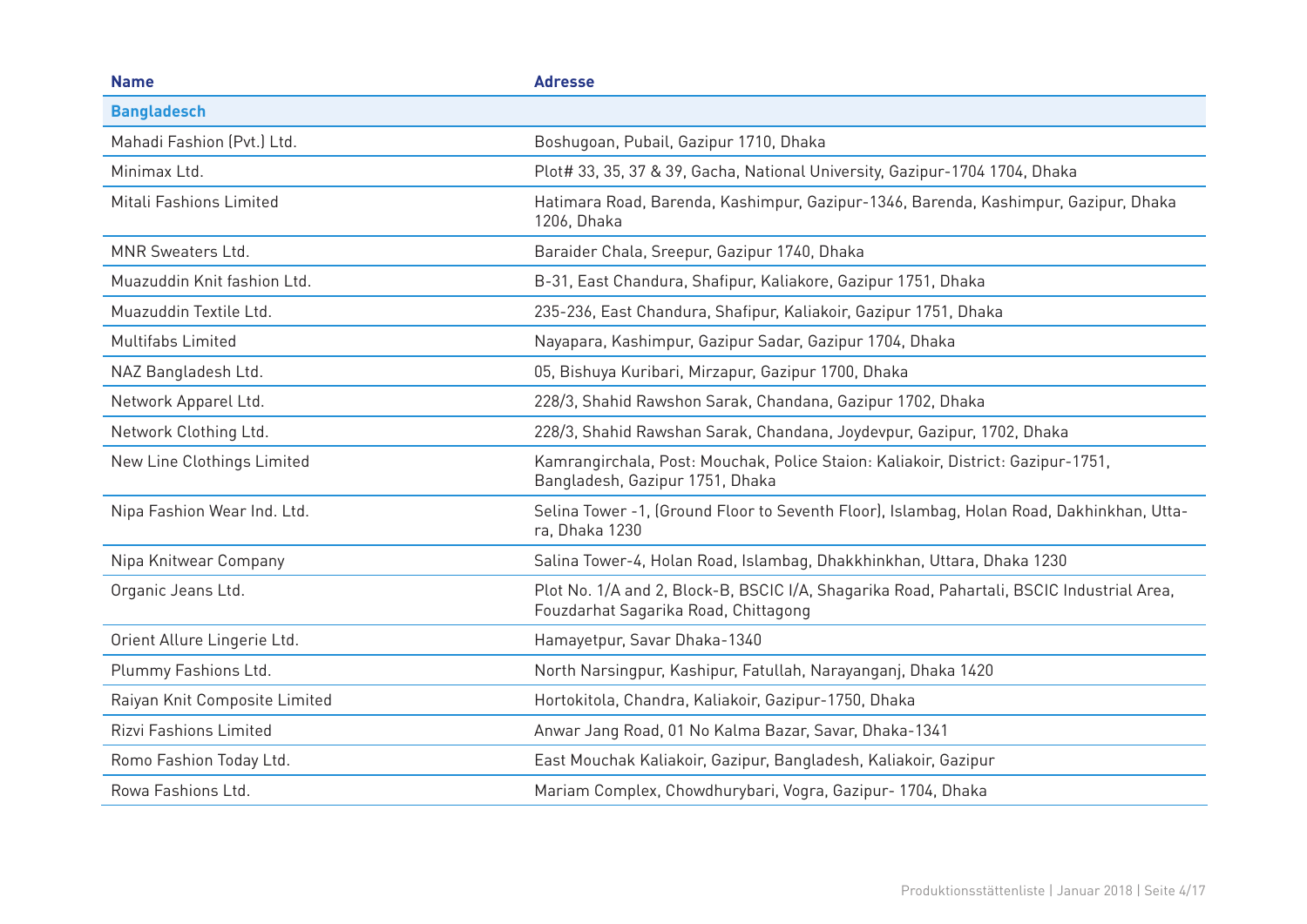| <b>Name</b>                                    | <b>Adresse</b>                                                                                                                                          |
|------------------------------------------------|---------------------------------------------------------------------------------------------------------------------------------------------------------|
| <b>Bangladesch</b>                             |                                                                                                                                                         |
| Selina Apparels Ltd.                           | Selina Tower-2, Holan Road, Islambag, Dhakkhinkhan, Uttara, Dhaka 1230                                                                                  |
| Silver Composite Textile Mills Ltd.            | B.K Bari, Taltoly, Monipur, Mirzapur, Gazipur- 1749, Dhaka                                                                                              |
| Styrax Fashions Limited.                       | Plot # 194, Extension Area, Dhaka Export Processing Zone, Ganakbari, Savar, Dhaka 1349                                                                  |
| Sumi Apparels (Pvt.) Ltd.                      | Plot No. A-112, 113 (West Side), BSCIC Industrial Area, Tongi, Gazipur 1710, Dhaka                                                                      |
| <b>Techno Fiber Limited</b>                    | Afiz Complex, Chowdhurybari, Vogra, Joydevpur, Joydevpur, Gazipur -1704 1704, Dhaka                                                                     |
| The Delta Composite Knitting Ind. Ltd.         | Zarun South, Kashimpur, Gazipur-1700                                                                                                                    |
| Tillottama Fashions Ltd.                       | Ward No. 05, Holding No-A: 21 & A: 21/A, Hortokitola, Chandra, Kalialoir, Gazipur 1750,<br><b>Dhaka</b>                                                 |
| Turag Garments Hosiery Mills Ltd.              | South Panishail, Zirani Bazar Kashimpur, Joydebpur, Gazipur, Dhaka 1349                                                                                 |
| Unique Designers Ltd.                          | Kalemesher, K.B. Bazar, National University, Gazipur 1704, Dhaka                                                                                        |
| Vertex Innovative Apparels Ltd.                | Forkan Tower (3rd Floor), 360/A, Bitak Bazar Sagor, Chittagong 4219                                                                                     |
| Welldone Apparel Ltd.                          | Baraiderchala, Sreepur, Gazipur, 1740 Dhaka                                                                                                             |
|                                                |                                                                                                                                                         |
| <b>Bosnien und Herzegowina</b>                 |                                                                                                                                                         |
| Amika d.o.o.                                   | Zeljeznicka Br. 9, 74400 Derventa - Republika Srpska                                                                                                    |
|                                                |                                                                                                                                                         |
| <b>Bulgarien</b>                               |                                                                                                                                                         |
| New Age Bulgaria Ltd.                          | 86 Nikola Vapzarov Str., BG - 5300 Gabrovo                                                                                                              |
|                                                |                                                                                                                                                         |
| <b>China</b>                                   |                                                                                                                                                         |
| Anhui Farview Garments Manufacturing Co., Ltd. | Sanshan Economic Development Zone, Wuhu, Anhui, China, Wuhu 241206, Anhui                                                                               |
| Anhui H&W Garments & Knitting Co., Ltd.        | Tangji Street, Tangji Town, Huaiyuan County, Bengbu, Anhui                                                                                              |
| Anhui Runtex Fashion Co., Ltd.                 | Jincheng (West) Road, Langxi Economic and Industry District, Langxi County, Langxi Econo-<br>mic and Industry District, Langxi County, Xuancheng, Anhui |
| Anhui Zonghua Knit-Dress Co., Ltd.             | No. 168, Guojin Ave., Guohe Town, Lujiang County, Hefei 231522, Anhui                                                                                   |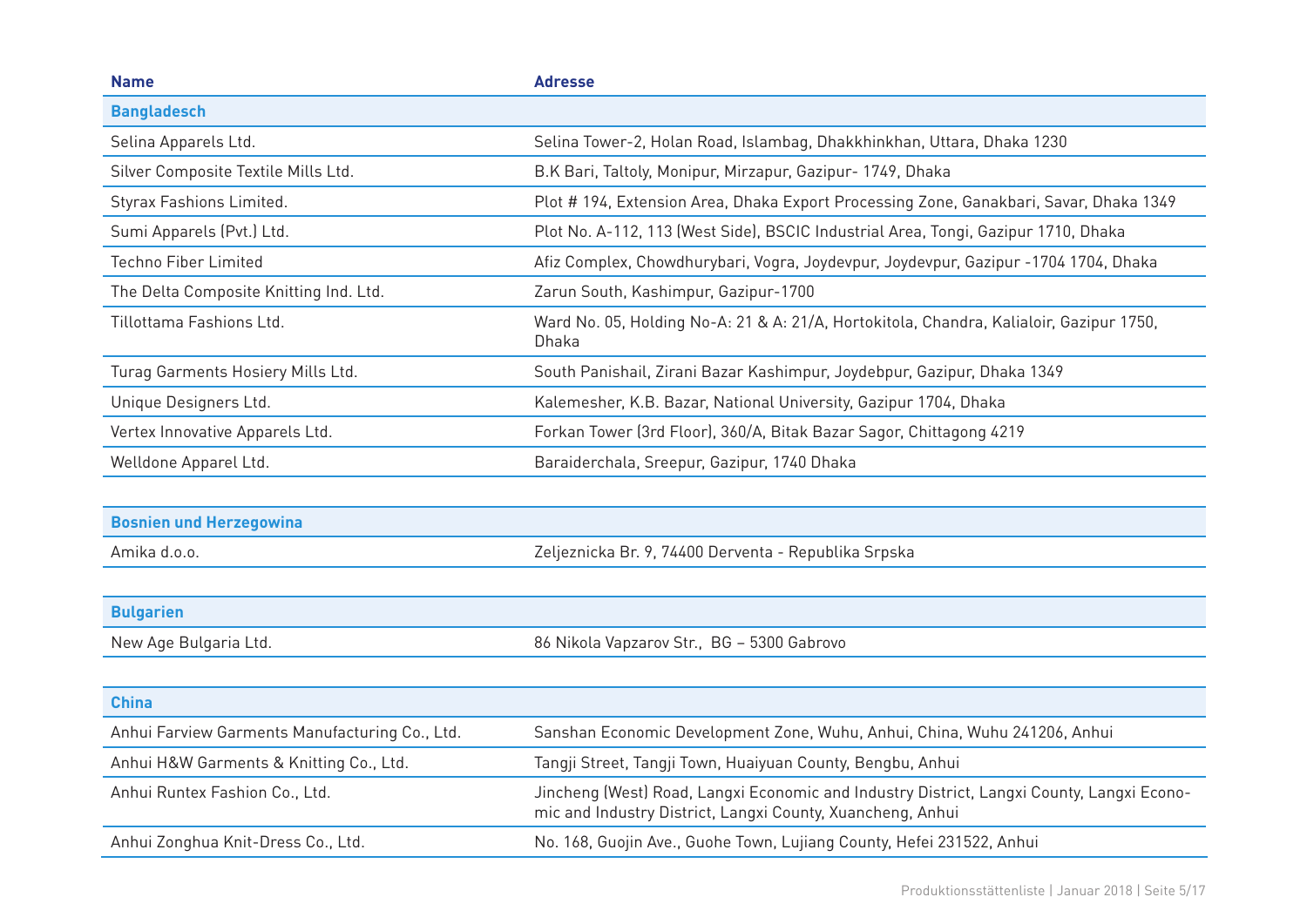| <b>Name</b>                                             | <b>Adresse</b>                                                                                                                                       |
|---------------------------------------------------------|------------------------------------------------------------------------------------------------------------------------------------------------------|
| <b>China</b>                                            |                                                                                                                                                      |
| Anqiu Xinxiuyuan Embroidery Co., Ltd.                   | Gejiapengwang Village, Jingzhi Town, Anqiu, Shandong                                                                                                 |
| Changshu Xiahong Textile Co., Ltd.                      | Building 1, No. 106 Nanyuan Road, Zhenmen-Tonggang Industrial Park, Meili Town,<br>Changshu, Jiangsu                                                 |
| Changtai Garment Knitting Co., Ltd.                     | No. 9 of Shifeng Donghai New Avenue, Shen Hu Town, Jinjiang 362246                                                                                   |
| Dandong Wanrong Garment Co., Ltd.                       | No. 197, Huancheng Street, Donggang City, Dandong, Liaoning                                                                                          |
| Dezhou shi Ao zhen knitting Factory                     | No. 88, Fusheng Road, Tiangu Industrial ParkDecheng, Dezhou, Shandong                                                                                |
| Dongguan Ever Sound Brassieres Mfg. Ltd.                | No. 33, Daohong Road, Beiya Area, Tunchong Village, Hongmei Town, Dongguan 523160,<br>Guangdong                                                      |
| Foshan Nanhai Aiyasi Underwear Co., Ltd.                | 2 of 1st Floor, No.1 Street of Xinhua, Yanbu Town, Nanhai District, No.2, Shachong Village,<br>Yanbu Town, Nanhai District, Foshan 528247, Guangdong |
| Fu Jian An Wei Shoes Co., Ltd.                          | East of Yingbin Road, Chengnan Industrial Areas, Huian County, Fujian                                                                                |
| Fu Zhou Tianxin Leather Craft Products Co., Ltd.        | No.18, Liangan Road, Shanggan Town, Minhou County, Fuzhou 350100, Fujian                                                                             |
| Fujian Changle Lufeng Footwear Co., Ltd.                | Yantai Road, Jiangtian Town, Changle, Fuzhou, Fujian                                                                                                 |
| Fujian Di Meng Shoes Co., Ltd.                          | Xiafu Village, Chidian Town, Fujian, 362200 Jinjiang                                                                                                 |
| Fujian Nan'An Maidi Shoes Co., Ltd.                     | Xuefeng Development Zone, Kangmei Town, Fujian, 362000 Nan'an City                                                                                   |
| FuJian PuFeng Shoes Co., Ltd.                           | Suanling village, Xincuo Town (across Tian Sheng Lin Yi), Fujian, 353011 Fuzhou                                                                      |
| Fuzhou Holdtrend Footwear Co., Ltd.                     | No. 38, Houyu Road, Fuxing Investment Zone, Jinan District, Fuzhou 350011, Fujian                                                                    |
| Fuzhou Yongnan Industrial Co., Ltd.                     | Xiekeng Industrial Zone, Chengmen Town, Cangshan District, Fujian, 350018 Fuzhou                                                                     |
| Hangzhou Royal Textile Co., Ltd.                        | No. 66, Tiyu Road, Qiantan Town, Jiande, Hangzhou 311602, Zhejiang                                                                                   |
| Hangzhou Zhongji Hometextiles Co., Ltd.                 | Beigan industrial Zone, Xinyi Village, Xiaoshan, Hangzhou 311202, Zhejiang                                                                           |
| Hangzhou Zhongyi Textile Fashion Co., Ltd.              | No. 458, Hengfu Road, Hengcun Town, Tonglu, Zhejiang                                                                                                 |
| Hebei Yulong Shoes Co., Ltd.                            | Bailong Village, Chengguan Town, Rongcheng County, Baoding, Hebei                                                                                    |
| HeBei ZhongYing Garment Factory                         | Team one Dalu Village Town, Ningjin County, Xingtai                                                                                                  |
| Henan Sumec Garment Technology Development Co.,<br>Ltd. | Industry Cluster District, Yongcheng, Henan                                                                                                          |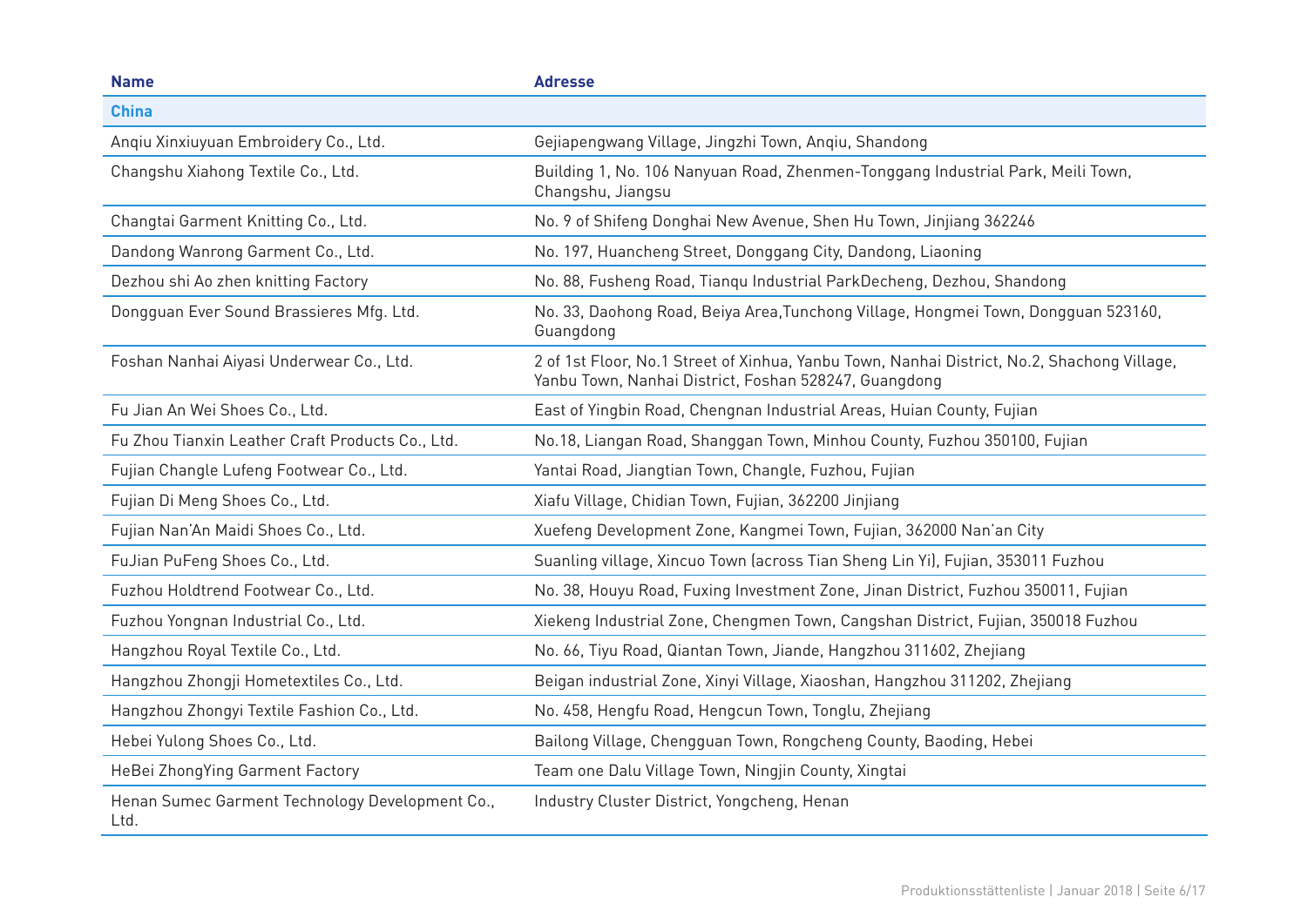| <b>Name</b>                                       | <b>Adresse</b>                                                                        |
|---------------------------------------------------|---------------------------------------------------------------------------------------|
| <b>China</b>                                      |                                                                                       |
| Huzhou Rongxiang Investment Co., Ltd.             | No. 2998 Erhuan North Road, Huzhou 313000, Zhejiang                                   |
| Huzhou Universal Glove Co., Ltd.                  | (Wushan Village) North to the balidian bridge, Balidian Town, Huzhou 313028, Zhejiang |
| Jackson Carpet Qingdao Co., Ltd.                  | 116 Laoshan Road 1, Jimo Qingdao, Shandong                                            |
| Jiande Junyue Home Textiles Co., Ltd.             | ShouChang town development zone, Jiande, Hangzhou, Zhejiang                           |
| Jiangsu Himalaya Natural Fiber Products Co., Ltd. | No. 15, Fuzhun Road, Economic Development Zone, Huai'an, Jiangsu                      |
| Jiangsu Runya Garment Co., Ltd.                   | No. 98, Qinyou Road, Gaoyou, Yangzhou, Yangzhou 225600, Jiangsu                       |
| Jiangyin Mingliu Knitting Co., Ltd.               | No. 1, Mingliu Road, Wenlin, Zhutang Town, Jiangyin City, Jiangsu                     |
| Jiangyin Qingtong Garment Co., Ltd.               | No. 38, Zhuhuang Road, Zhutang Town, 214415, Jiangyin 214415, Jiangsu                 |
| Jiashan Qijia Knitting Dress Co., Ltd.            | No. 105, Tiyu Bei Road, Weitang Street, Jiashan, Jiaxing 314100, Zhejiang             |
| Jin Jiang Xinya Sports Goods Co., Ltd.            | Xinya Group Production Logistics Base, Wuli Industrial District, Jinjiang             |
| Jinan Yajie Carpet Co., Ltd.                      | Jiazhuang Town, Shanghe County, Jinan City, Shandong Province, Jinan                  |
| Jinhua Jieling Housewares Co., Ltd.               | No. 1858, Jingang East Road, Jindong Economic Development Zone, Jinhua                |
| Jinjiang Dali Garments & Weaving Co., Ltd.        | Donghaian Development Area, Shenhu Town, Jinjiang 362246, Fujian                      |
| Jinjiang Haojie Garment & Weaving Co., Ltd.       | Dongshan Village, Shenhu Town, Jinjiang, Fujian                                       |
| Jurong Dofine Textile Co., Ltd.                   | East of Xingxiang Town, Jurong, Jiangsu                                               |
| Lanxi Meina Home Textiles Co., Ltd.               | Lanxi Chixi Street, Zheng Ma Che Village, Lanxi 321104, Zhejiang                      |
| Lianshui Xiaowei Gloves Co., Ltd.                 | No. 31-32, Nvzhen Road, Industrial Assembly zone, Liancheng Town, Lianshui 223400     |
| Nanjing Sumec Trust Garment Co., Ltd.             | No. 689, Renmin Road, Ma'an Street, Liuhe District, Nanjing 211599, Jiangsu           |
| Nantong Cengyi Industrial Glove Co., Ltd.         | 13 Group, Xinxu Village, Motou Town, Rugao City, Nantong 226500, Jiangsu              |
| Nantong Huaqin Textile Decoration Co., Ltd.       | No. 18, Zilang Road, Nantong, Jiangsu                                                 |
| Nantong xsy safety products Co., Ltd.             | Dong'an Industrial Zone, Binhai Park, Nantong, Jiangsu                                |
| Nanyang Xinao Knitwear Co., Ltd                   | Industrial Area, Zhenping County, Nanyang City 474250, Henan                          |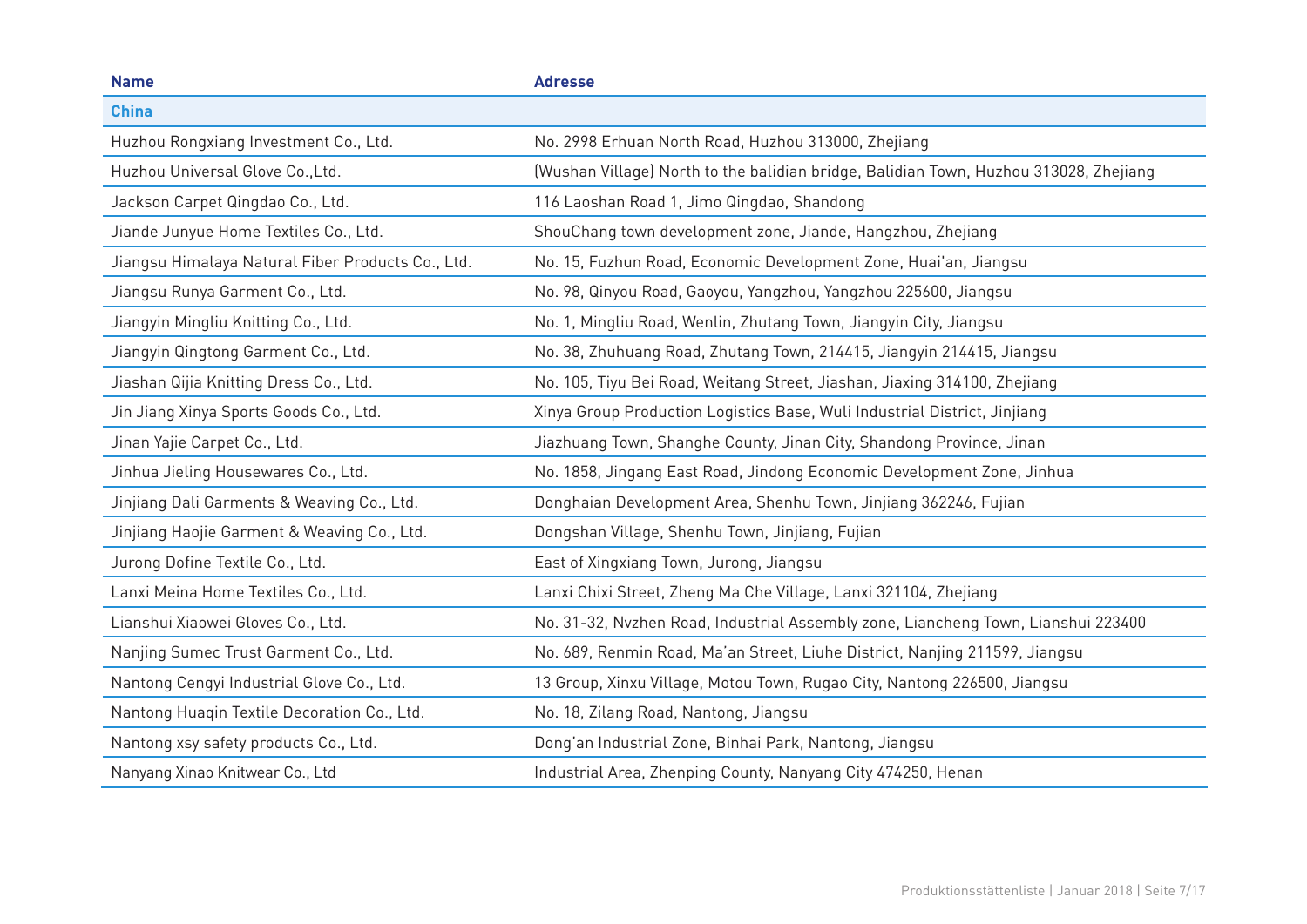| <b>Name</b>                                                 | <b>Adresse</b>                                                                                                                                                                                         |
|-------------------------------------------------------------|--------------------------------------------------------------------------------------------------------------------------------------------------------------------------------------------------------|
| <b>China</b>                                                |                                                                                                                                                                                                        |
| Ningbo Baiyun Hometextile Commodity Co., Ltd.               | Chenjia'ao Village, Xiaowang Temple Street, Fenghua District, Ningbo City 315000, Zhejiang                                                                                                             |
| Ningbo Veken Elite Group Co., Ltd. Bed Sheet Company        | No. 27, Weiwu Road, Xiaogang Street, Beilun District, Ningbo, Zhejiang                                                                                                                                 |
| Ningbo Xincheng Shoes Line Co., Ltd.                        | No. 103, Lushan Road, Qiantong Town, Ninghai, Zhejiang, 315636 Ningbo                                                                                                                                  |
| Ningbo Yinzhou Anlan Garment Co., Ltd.                      | No. 2, Jintong Road, Xincheng Village, Wuxiang Town, Yinzhou District, Ningbo City, Zhejiang<br>Province                                                                                               |
| Putian Baishun Footwear Co., Ltd.                           | Zhulin Road, Hualin Industrial Area, Chengxiang District, Putian, Fujian                                                                                                                               |
| Putian City Hanjiang District Zhangsheng Shoes Co.,<br>Ltd. | Xinfeng Village, Wutang Town, Hanjiang area, Fujian, 351119 Putian                                                                                                                                     |
| Putian Dajin Footwear Co., Ltd.                             | North Side of Lihan Avenue, Qinhou Village, Wutang Township, Hanjiang District, Fujian,<br>351100 Putian                                                                                               |
| Putian Hengtong Industrial Co., Ltd.                        | Hanbei Road, Xinhan Industrial Concentrating Zone, Hanjiang District, Putian, Fujian                                                                                                                   |
| Putian Licheng Xinyang Footwear Co., Ltd.                   | No. 195, Donghai 1st road, Bincheng district, Binzhou city, Shandong province, Nil,<br>BinzMeishanxi Road, Industrial Zone, Shuinan Village, HuangShi Town, Licheng District,<br>Fujian, 351131 Putian |
| Putian Shuangda Sporting Goods Co.                          | Huangshi Industrial Zone, Licheng District, Fujian, 351131 Putian                                                                                                                                      |
| Putian Shuangdi Shoes Company                               | Liyuan Industrial Park, Licheng District, Fujian, 351131 Putian                                                                                                                                        |
| Puyang Blackant Fashion Co., Ltd.                           | Industry cluster district, Fan county, Puyang city, Henan province                                                                                                                                     |
| Qingdao Belle Maille Knitting Garments Co., Ltd.            | No. 1 of Baolulai Road, Liuting Industrial Park, Chengyang District, Qingdao 266108,<br>Shandong                                                                                                       |
| Qingdao Hicorp Group Linyi Flash-Man Shoes CO., Ltd.        | Meishan Road, Junan Economic Development Zone, Linyi 27600, Shandong                                                                                                                                   |
| Qingdao Kingtex Co., Ltd.                                   | Qingda Road 2, Qingda Industrial Park, Jihongtan Sub-district, Chengyang District, Qingdao,<br>Shandong                                                                                                |
| Qingxian Yongxing Clothing Co., Ltd.                        | No. 186, Xinhua West Road, Qingzhou Town, Qing County, Cangzhou 062650, Hebei                                                                                                                          |
| Quanzhou Hongfeng Shoes & Garments Co., Ltd.                | Ding Xing Industrial Park, Yand Dai Village, Chen Dai Town, Jinjiang, Fujian                                                                                                                           |
| Ruian Ouwang Shoes Co., Ltd.                                | Fanrong Village, Yunzhou, Feiyun Street                                                                                                                                                                |
| Ruian Yuanjiu Shoes Co., Ltd.                               | Fanrong Village, Yunzhou Street, Feiyun Town, Ruian, Zhejiang                                                                                                                                          |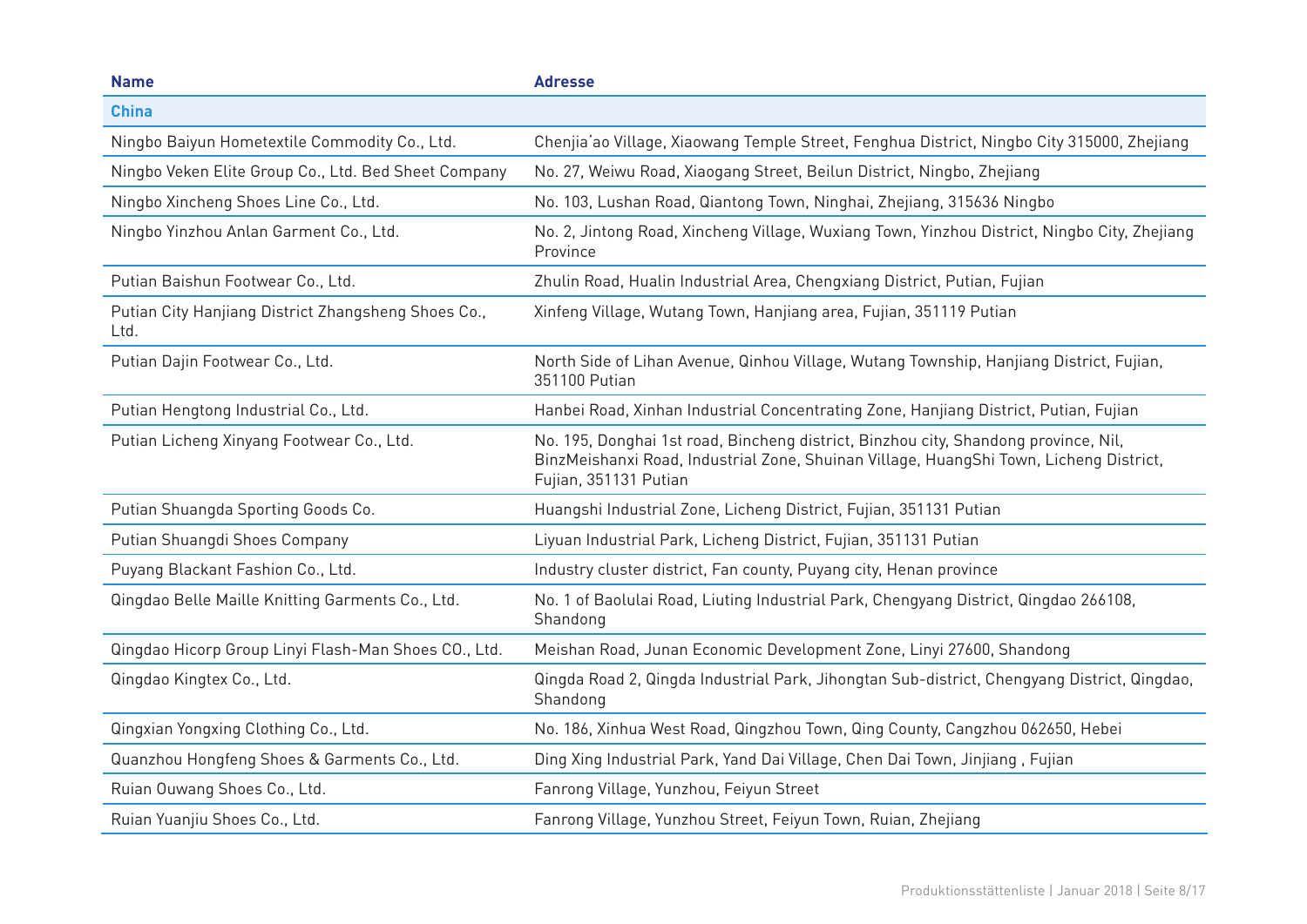| <b>Name</b>                                    | <b>Adresse</b>                                                                                                  |
|------------------------------------------------|-----------------------------------------------------------------------------------------------------------------|
| <b>China</b>                                   |                                                                                                                 |
| Shandong Binzhou Ruiheng Hometextile Co., Ltd  | No. 195, Donghai 1st road, Bincheng district, Binzhou city, Shandong province, Nil, Binzhou<br>256600, Shandong |
| Shanghai Fairy Garment Manufacturing Co., Ltd. | No. 29, Guijing Road, Xinta Industrial Park, Fengjing Town, Jinshan District, Shanghai<br>201502, Shanghai Shi  |
| Shangyu Runxin Silk Garment Co., Ltd.          | No. 1, Lianleng Road, Baiguan Industry Zone, Shangyu Distrit, Shaoxing 312300, Zhejiang                         |
| Shaoxing Evergreen Knitting Co., Ltd.          | No. 1, Minghu Road, Yuecheng District, Shaoxing 312000, Zhejiang                                                |
| Shaoxing Grien Textile Co., Ltd.               | No. 171, Shuguang Road, Keqiao District, Shaoxing, Zhejiang                                                     |
| Shaoxing Zhaokai Textile Co., Ltd.             | Building 1, Jingbian Industrial City, Keqiao District, Yangxunqiao Town, Shaoxing, Zhejiang                     |
| Shuyang Dingfeng Footwear Co., Ltd.            | ZhangJi Industrial Zone, Shuyang County, Jiangsu, 223600 Sugian                                                 |
| Sunvim Group Co., Ltd. Hometextile Company 2   | No. 1, Furi Street, Gaomi City, Weifang City, Shandong Province, Weifang 261500, Shandong                       |
| Suzhou Hesen Craft Co., Ltd.                   | Industrial Zone of Jielu Village, Puzhuang He'an Road, Linhu Town, Wuzhong District,<br>Suzhou 215105, Jiangsu  |
| Suzhou Hesheng Textile Co., Ltd.               | No. 882, Liandong Road, Linhu Town, Wuzhong District, Suzhou 215106, Jiangsu                                    |
| Suzhou New Best Textile Co., Ltd.              | Building 4, No. 138, Huangshan Road, Southeast Economic Development Zone, Changshu<br>City, Suzhou, Jiangsu     |
| Taizhou Hualilai Shoes Co., Ltd.               | Louqi Industrial Area, Wenqiao Town, Wenling, Taizhou City, Zhejiang Province                                   |
| Taizhou Zhengbiao Shoes Co., Ltd.              | No. 441, Zechu Road, Zeguo Town, Zhejiang                                                                       |
| <b>Tonglu Gloves Factory</b>                   | Fangbu, Hengcun Town, Tonglu 311502, Zhejiang                                                                   |
| Tonglu Shenjia Factory                         | No. 117, East Baiyunyuan Rd, Economic Development Zone, Tonglu County, Hanzhou                                  |
| Weihai Rende Embroidery Co., Ltd.              | No. 309, National Road, Mishan Town, Wendeng City, Weihai 264200, Shandong                                      |
| Weihai Yinjie Group Co., Ltd.                  | No. 52, HaoShan Road, Technologic new Zone, ChuCun, Weihai 264210, Shandong                                     |
| Wenling Jiaer Jia Craft Co., Ltd.              | Ruoheng Branch, Maqiao Community, Ruoheng Town, Wenling City, 318000 Wenling,<br>Zhejiang                       |
| Wenling Wuyuehua Shoes Factory                 | Inside Panlang Industrial Zone, Daxi Town, Wenling 317500, Zhejiang                                             |
| Wuhu Sunshine Shoes Co., Ltd.                  | No. 9 of Gang 2 Road, Economic and Technological Development, Wuhu, Anhui                                       |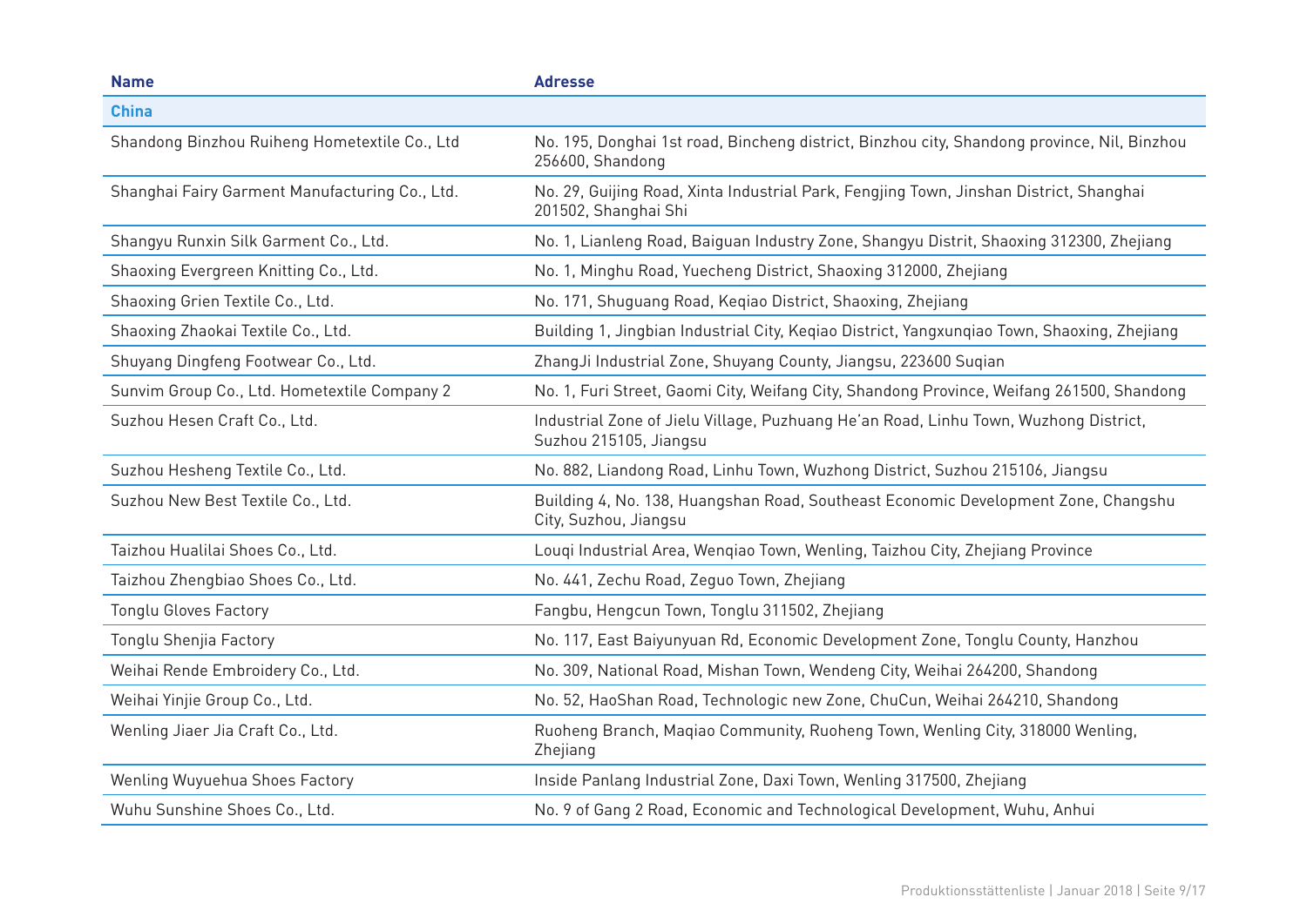| <b>Name</b>                                                 | <b>Adresse</b>                                                                           |
|-------------------------------------------------------------|------------------------------------------------------------------------------------------|
| <b>China</b>                                                |                                                                                          |
| XingZi Amazon Textile Co., Ltd.                             | Industrial Park, Xingzi Town, Jiujiang, Jiangxi                                          |
| Yangzhou Dacheng Footwear Co., Ltd.                         | Northwest Tianshan Industrial Zone, Songqiao town, Gaoyou City, Jiangsu, 225600 Yangzhou |
| Yiwu Mingheng Knitting Co., Ltd.                            | No. 18, Cheng Dian South Road, 322000 Yiwu, Zhejiang                                     |
| Yiwu Saier Knitting Co., Ltd.                               | No. 33, Suhua Street, Yibei Industrial Area, Yiwu 322000, Zhejiang                       |
| Yueyang Baoli Textiles Co., Ltd.                            | Shifu Industrial Park, Huarong County, Yueyang City, Hunan                               |
| Yuyao City Tiangong Pile Blanket Factory                    | No. 136, Taiping Bridge, Yuyao 315400, Zhejiang                                          |
| Yuyao Nanxiang Arts Clothing Co., Ltd.                      | Yangxiang Village, Tangjiazha, Ditang Street, Yuyao 315490, Zhejiang                     |
| Zaozhuang Pengxiang Fashion Co., Ltd.                       | Dongwangzhuang village, Xiwangzhuang town, Shizhong district, Zaozhuang, Shandong        |
| Zhangjiagang Xinxu Home Textile Co., Ltd.                   | Hegiao Village, Tanggiao Town, Zhangjiagang, Jiangsu                                     |
| Zhejiang Bangjie Digital Knitting Share Co., Ltd.           | South section, Suxi town, Yiwu City, Zhejiang Province, China, Yiwu 322009, Zhejiang     |
| Zhejiang Daqiao Shoes Co., Ltd.                             | Dongshan Industrial Zone, Rui'an, Zhejiang                                               |
| Zhejiang Huasong Hosiery Co., Ltd.                          | No. 123, Xin Street, Anhua Town, Zhuji City, Zhejiang Province, Zhuji 311821, Zhejiang   |
| Zhejiang Jiezhilang Fashion Co., Ltd.                       | No. 6, Lingyuan Street, Caozhai Town Industrial Zone, 321000 Jinhua, Zhejiang            |
| ZheJiang ShaXue Underwear Co., Ltd.                         | No. 100, Qian'an Road, Fotang Town Industrial Zone, Yiwu, Zhejiang                       |
| Zhejiang Tianrui Knitting Co., Ltd.                         | No. 365, Dongkang Rd, Changsonggang Industrial District, 322104 Dongyang, Zhejiang       |
| Zhejiang Xinqin Needles & Textiles Co., Ltd.                | No. 29, ZILAN ROAD, TAOZHU STREET, ZHUJI CITY, Zhuji 311800, Zhejiang                    |
| Zhejiang Yashilin Necktie Garment Co., Ltd.                 | East Economic Development Zone, Shengzhou 312400, Zhejiang                               |
| Zhejiang Yiheng Textile Technology Co., Ltd.                | Chuntang West Village, Caota Town, Zhuji, Zhejiang                                       |
| Zhejiang Zhenghong Footwear Co., Ltd.                       | A09, FuShi Yuan Zone, KunYang Town, Pingyang County, Wenzhou, Zhejiang                   |
| Zhejiang Zhuji Bohong Knitting Co., Ltd.                    | No. 18, Meigui Road, Taozhu Street, 311800 Zhuji, Zhejiang                               |
| Zhejiang Zhuji Guangyou Footwear Co., Ltd.                  | Zhishang Village Zhibu Town, Zhuji 311827, Zhejiang                                      |
| Zhejiang Zhuji Jiacheng Shoes Co., Ltd.                     | No. 2 village, Sandu Town, Taozhu Street, Shaoxing, Zhejiang, 311800 Zhuji               |
| Zhengzhou Mingyang Curtain Accessory Materials Co.,<br>Ltd. | No. 2, Xianfeng Road, Mazhai Industrial Zone, Zhengzhou                                  |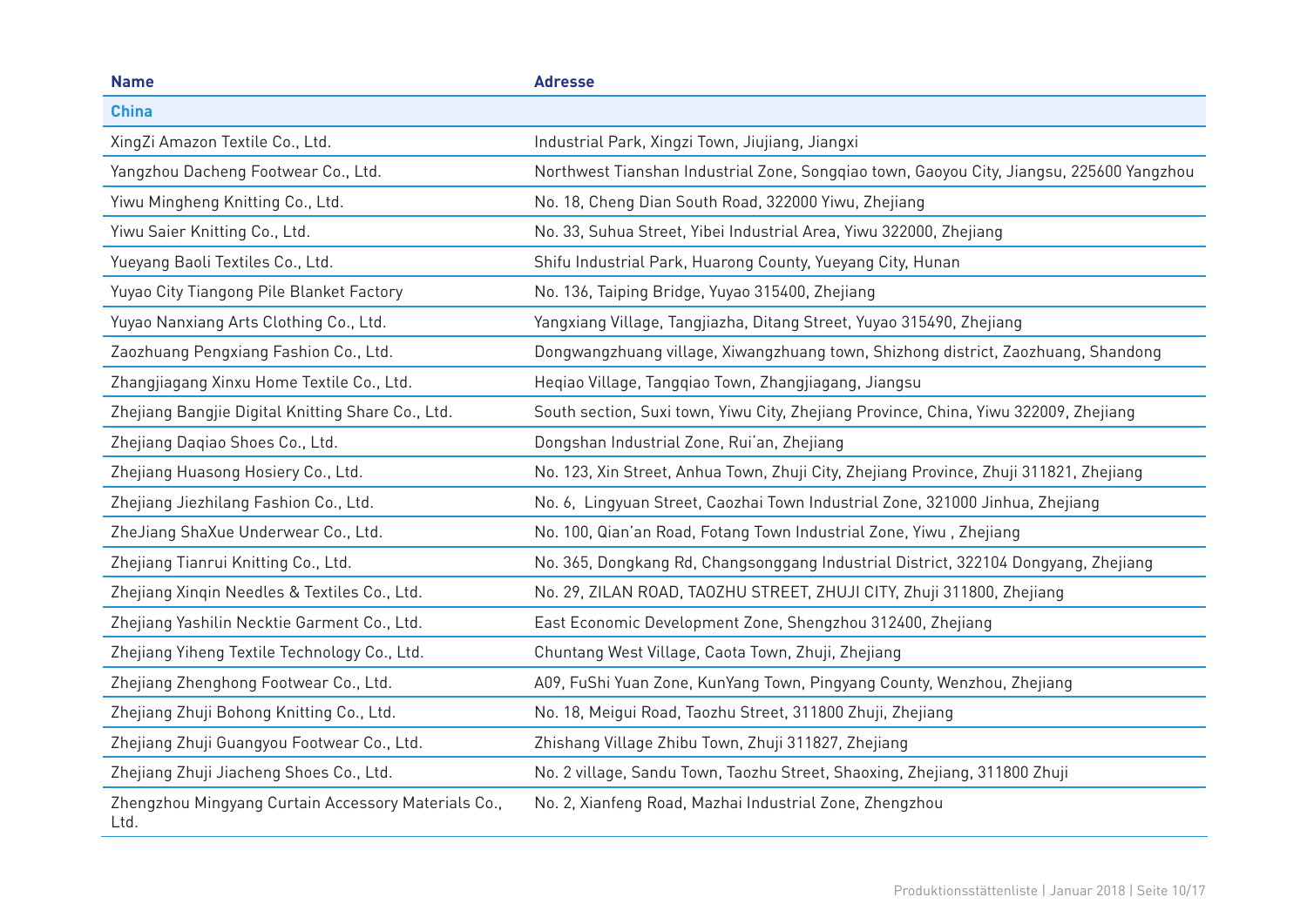| <b>Name</b>                                                 | <b>Adresse</b>                                                           |
|-------------------------------------------------------------|--------------------------------------------------------------------------|
| <b>China</b>                                                |                                                                          |
| Zhenjiang Jindeli Shoes Industry Co., Ltd.                  | Anfeng Industrial Area, Gaogiao Town, Dantu District, Zhenjiang, Jiangsu |
| Zhu Ma Dian Jin Hui Knit Garment Co., Ltd.                  | No. 7, Wutong Road, Zhumadian, Henan, China, Zhumadian                   |
| Zhuji Ruhai Knitting Co., Ltd.                              | No. 8, Ruhai Road, Sanhe Village, Anhua Town, Zhuji, Shaoxing, Zhejiang  |
| Zhuji Runstar Textile Co., Ltd.                             | No. 16, Rongma Road, Development Area of Chengxi, Zhuji 311800, Zhejiang |
| Zhuji Yorun Socks Industry Co., Ltd.                        | No. 227, Longtan Road, Datang Town, 311801 Zhuji, Zhejiang               |
| Zibo Sanhe Textile Co., Ltd.                                | Guanzhuang East, Taihe Road, Zhoucun District, Zibo 255300, Shandong     |
| Zuli Shoes Co., Ltd., Jinjiang                              | HengBan Village Chendai Town, Jinjiang                                   |
|                                                             |                                                                          |
| <b>Deutschland</b>                                          |                                                                          |
| Aranda Haven & Earth GmbH                                   | Bahnhofstr. 28, 95236 Stammbach                                          |
| Bierbaum GmbH & Co. KG                                      | Gelsenkirchener Str. 11, 46325 Borken                                    |
| Dyckhoff GmbH                                               | Hauenhorster Str. 131-143, 48431 Rheine                                  |
| fan frankenstolz Schlafkomfort H. Neumeyer gmbh &<br>co. KG | Sandweg 8, 96132 Schlüsselfeld (Ortsteil Aschbach)                       |
| fan frankenstolz Schlafkomfort H. Neumeyer gmbh &<br>co. KG | Hangstr. 19-37, 04758 Oschatz                                            |
| fan frankenstolz Schlafkomfort H. Neumeyer gmbh &<br>co. KG | Industriestr. 1-3, 63814 Mainaschaff                                     |
| friedola 1888 GmbH                                          | Topfmühle 1, 37276 Meinhard-Frieda                                       |
| Hermann Biederlack GmbH & Co. KG                            | Biederlackstr. 21, 48268 Greven                                          |
| Lück GmbH & Co. KG                                          | Vennweg 22, 46395 Bocholt                                                |
| Moser care and support wear                                 | Kreisstr. 1 + 7, 37318 Wahlhausen                                        |
| Richard Behr & Co. GmbH                                     | Boschstraße 16, 24568 Kaltenkirchen                                      |
| Wilh. Wülfing GmbH & Co. KG                                 | Weseler Landstraße 26, 46325 Borken                                      |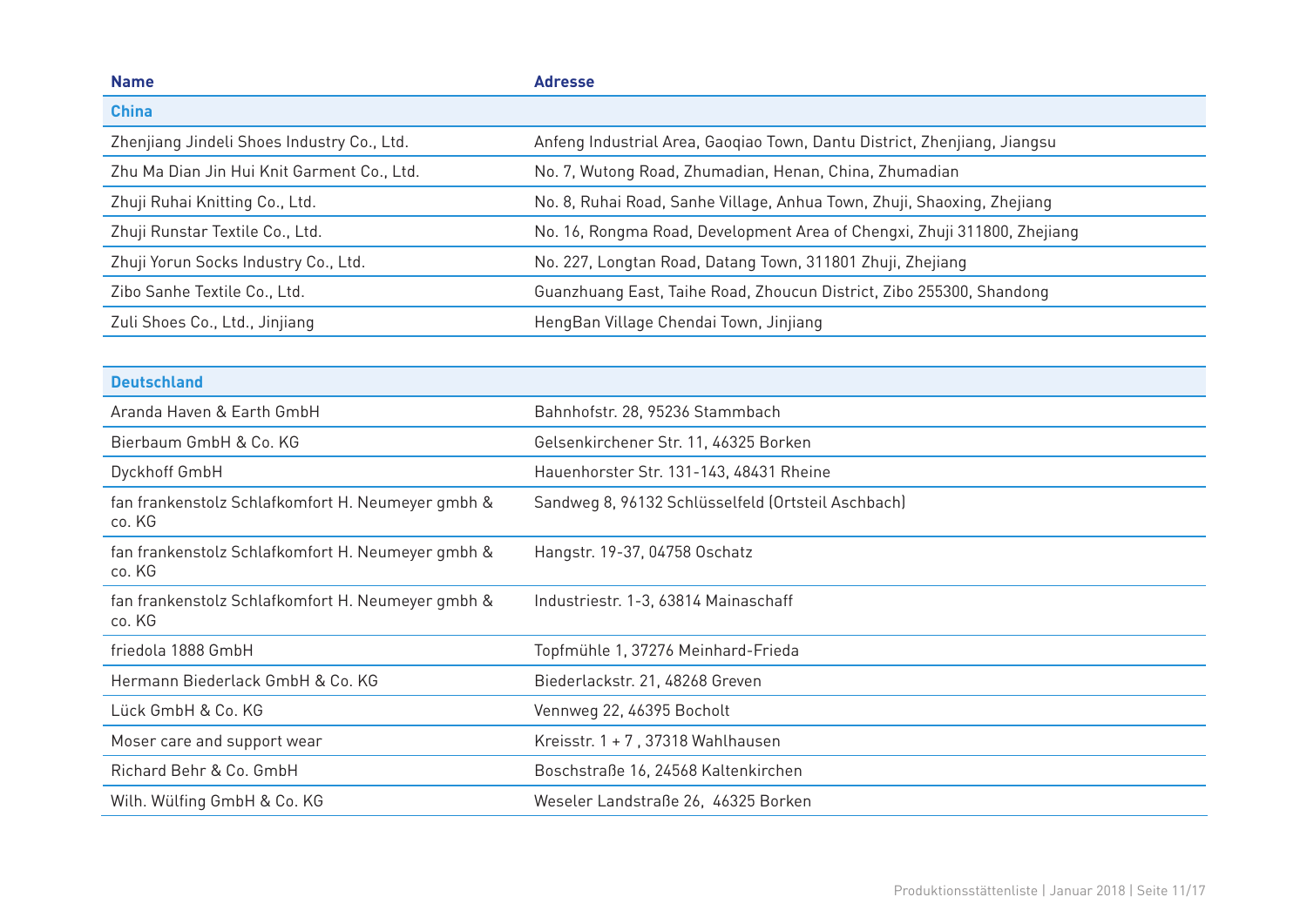| <b>Name</b>                                           | <b>Adresse</b>                                                                                                                         |
|-------------------------------------------------------|----------------------------------------------------------------------------------------------------------------------------------------|
| <b>Griechenland</b>                                   |                                                                                                                                        |
| Bettina Textil Industrie AG                           | Industrial Area Larissa, 411 10 Larissa                                                                                                |
|                                                       |                                                                                                                                        |
| <b>Indien</b>                                         |                                                                                                                                        |
| Aarsh Overseas Unit 2                                 | Shed No. 2, Survey No. 133-134, Pirana Road, Opp. Nimesh Transport, Piplej,<br>Ahmadabad 382405, Gujarat                               |
| Crown International                                   | Behind Sector 29, Huda part II, Panipat 132103, Haryana                                                                                |
| Ghcl Ltd.                                             | 191/192, Mahala Falia, Village-Bhilad, - 396105, Valsad 396105, Gujarat                                                                |
| Golden terry towel Pvt.Ltd.                           | Plot No. 170, Sector-25, Part-II, Huda, Panipat 132103, Haryana                                                                        |
| Mallow International                                  | S.F.No. 535, Salem Bypass Road, Semmadai, 639006 Karur, Tamil Nadu                                                                     |
| <b>Metro Fabrics</b>                                  | 44 & 46, Fifty Feet Road, Ramakrishnapuram North, Karur 639001, Tamil Nadu                                                             |
| Prem Textiles International                           | 32, Ramakrishna Puram East., Karur, India, NA, Karur 639001, Tamil Nadu                                                                |
| Riviera Home Furnishings PVT LTD plot 235-237         | Plot 235-237, Sector 29, Part 2, Huda, Panipat 132103, Haryana                                                                         |
| Sailash Kumar & Sons (A unit of Girifab Fashions)     | A-50, Sector-83, Noida-201305, Uttar Pradesh                                                                                           |
| <b>Sarathy Exports Fabrics</b>                        | S.N.2147, 2148, 2149, New Bye Pass Road, LNS (Post), Karur 639002, Tamil Nadu                                                          |
| SEL Manufacturing Company Ltd. - Terry Towel Division | Village: Sekhan Majara Dist. S.B.S., Nagar 144517, Punjab                                                                              |
| <b>Trident Limited (Home Textiles Division)</b>       | Mansa Road, Village Dhaula, Tehsil Tapa, District Barnala, Barnala 148107, Punjab                                                      |
| Yellow Jerseys                                        | 78/2, Panickampalayam, Perundurai, Erode 638 052, Tamil Nadu                                                                           |
|                                                       |                                                                                                                                        |
| <b>Indonesien</b>                                     |                                                                                                                                        |
| PT Kahatex Socks and Garment Division                 | Jl. Cijerah Cigondewah Girang 16 RT.001 / RW. 032, Melong, Cimahi Selatan, Cimahi,<br>Jawa Barat, Indonesia., Cimahi 40534, Jawa Barat |
| PT Sumber Mitra Gasutri                               | Jl. Raya Karadenah Pomad Noo 38, Bogor West Java, 16913                                                                                |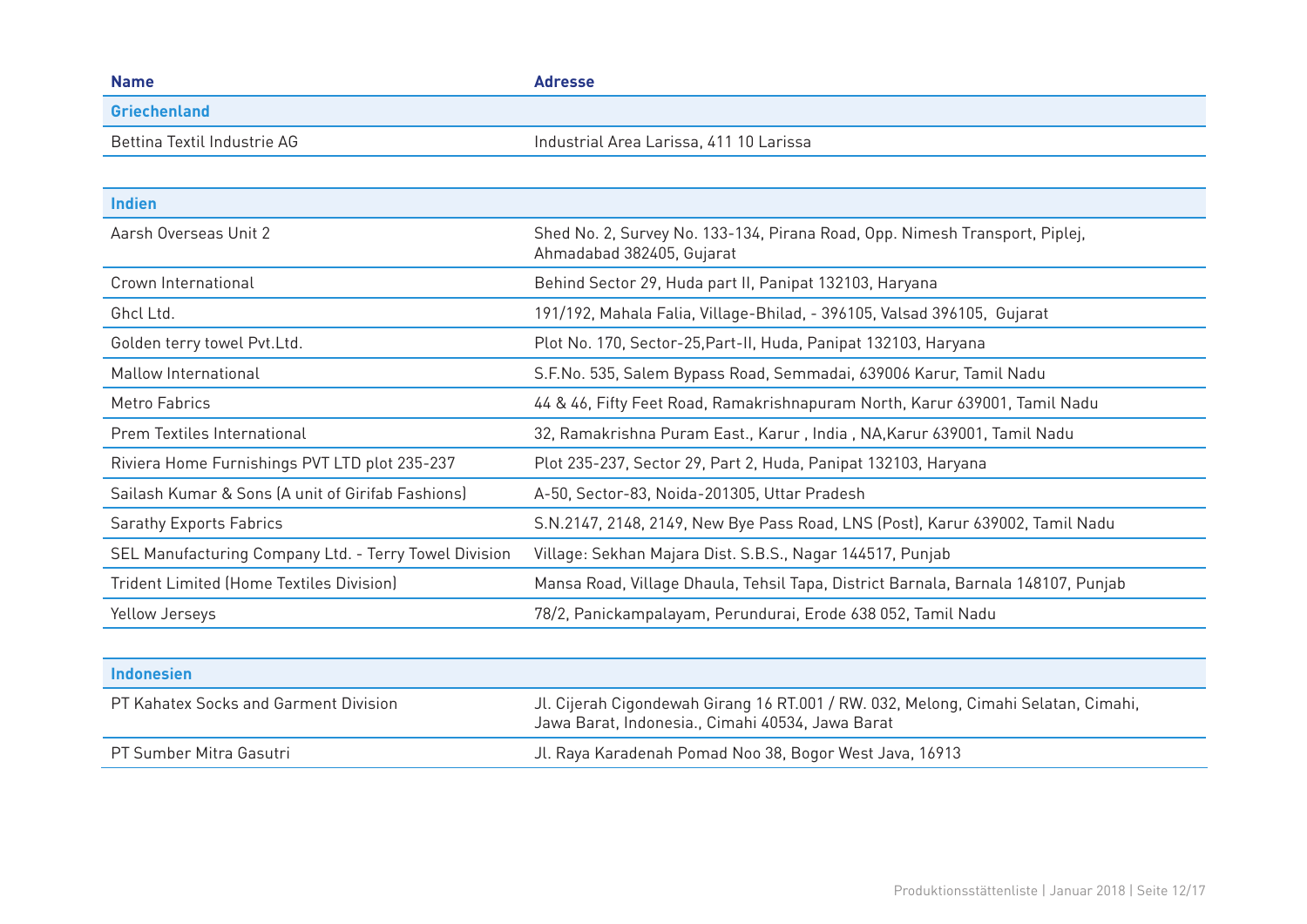| <b>Name</b>                                              | <b>Adresse</b>                                                                                                                                   |
|----------------------------------------------------------|--------------------------------------------------------------------------------------------------------------------------------------------------|
| <b>Italien</b>                                           |                                                                                                                                                  |
| Calzificio FAP                                           | Via D.P. Mazzolari 9, 46040 Casaloldo                                                                                                            |
| Donato Martinelli & C.                                   | Via Tonale 55 - 24026 - Leffe (Bq)                                                                                                               |
| Manifattura CBM                                          | Snc di Chiti Paolo & C., Via di Settola CP-27, 51031 Agliana                                                                                     |
| SA. PA. S.r.l.                                           | Via Vecchia Madonna dello Sterpeto, 123 76121 Barletta                                                                                           |
|                                                          |                                                                                                                                                  |
| <b>Kambodscha</b>                                        |                                                                                                                                                  |
| Lucida (Cambodia) Enterprise Co., Ltd                    | National Road No. 3, Prey Pring Tbong, Phnom Penh                                                                                                |
|                                                          |                                                                                                                                                  |
| <b>Malaysia</b>                                          |                                                                                                                                                  |
| Syarikat Perusahaan Jooi Bersaudara Sdn. Bhd             | 917 & 1510, MK 11, Jalan Kebun Nanas, Bukit Tengah, 14000 Bukit Mertajam,<br>Seberang Perai                                                      |
|                                                          |                                                                                                                                                  |
| <b>Mazedonien</b>                                        |                                                                                                                                                  |
| Nat Textile Doo                                          | Aleksandar Makedonski Str., PO 131, Prilep 7500, Prilep                                                                                          |
|                                                          |                                                                                                                                                  |
| <b>Myanmar</b>                                           |                                                                                                                                                  |
| Dishang Fashion (Myanmar) Company Limited                | Plot No. (95/96 Kha), Myay Taing Block No. 14, Mingyi Mahar Min Khaung Street,<br>Shwe Thanlwin Industrial Zone, Hlaing Tharyar Township, Yangon |
| Glowing & Win Investment Co. Ltd.                        | Plot No. 272, 273, 276, 277, Yangon Industrial Zone, North Okkalapa Township, Yangon                                                             |
| Great Glowing Investment Company Ltd.                    | Plot No. 340-341, Yangon Industrial Zone, Mingaladon Garden City, Mingaladon Township,<br>Mingaladon, Yangon                                     |
| Lian Cheng Company Limited                               | Plot No. 149, Hlaning Tharyar Industrial Zone, Hlaing Tharyar Township, Yangon                                                                   |
| Myanmar Haoyang International Garment Company<br>Limited | Plot No. 497, Myay Taing Quarter No. 25, Padauk Street, Shwe Lin Pan Industrial Zone,<br>Hlaing Tharyar Twonship, Yangon                         |
| Sinoproud (Myanmar) Garment Company Ltd.                 | Plot No. 5, Myay Taing Block No. Yalapa - 25, Hlaing Tharyar Township, Yangon                                                                    |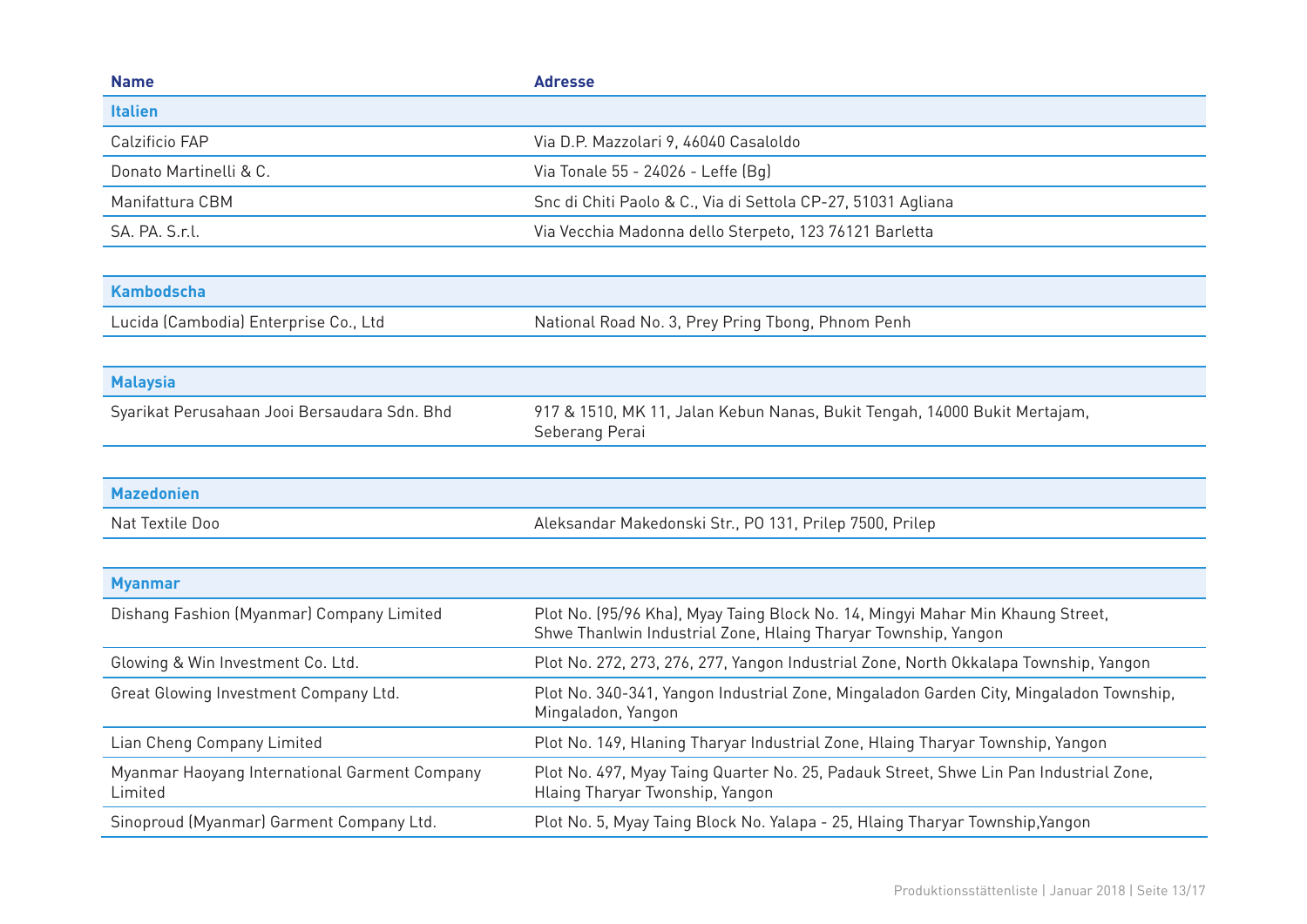| <b>Name</b>                             | <b>Adresse</b>                                                                          |
|-----------------------------------------|-----------------------------------------------------------------------------------------|
| <b>Myanmar</b>                          |                                                                                         |
| Tianjin Fashion Origin Company Limited  | No.509, Kyan Sittar Road, Shwe Lin Ban Industrial Zone, Hlaing Tharyar Township, Yangon |
|                                         |                                                                                         |
| <b>Pakistan</b>                         |                                                                                         |
| Ali Murtaza Associates Pvt Ltd.         | 22 Km, Off Ferozepur Road, Rohi nala, Mauza Dola Khurd, Lahore, 54600 Punjab            |
| Ayoob Textile Mills Ltd.                | A/16/A, S.I.T.E., Karachi 75560, Sindh                                                  |
| M.K.Sons Private Limited                | 2 K.M, Jaranwala Road, Khurrianwala, Faisalabad, Faisalabad, Punjab                     |
| Zephyr Textile Ltd. ZEPHYR TEXTILE LTD. | 63 Km, Multan Road, Jumber District, Kasur                                              |
|                                         |                                                                                         |
| <b>Polen</b>                            |                                                                                         |
| <b>BARTEX ZPCHr.</b>                    | Asnyka, PL-68-100 Zagan                                                                 |
| Euro-Comfort Sp. z o.o.                 | ul. Spóldzielcza 49, 64-100 Leszno                                                      |
| Bierbaum Polska Sp. z.o.o.              | ul Stalowa 3, 85-453 Bydgoszcz                                                          |
| BNP Polska Sp. zo.o.                    | ul. Legnicka 56, PL-59-500 Zlotoryja                                                    |
| Firma Gabi                              | Nasiedle ul. Szkolna 4A, 48130 Kietrz                                                   |
| Jamartex                                | Zablocie 37, 24713 Markuszow                                                            |
| Kaps Sp. z o.o.                         | ul. Przemyslowa 40, 32-765 Rzezawa                                                      |
| Kaslina                                 | ul. Swietokrzyska 48, 47480 Pietrowice Wielkie                                          |
| Lubatex sp. z.o.o                       | ul. Mickiewicza 17, 58-420 Lubawka                                                      |
| <b>MARTPOL Import Export</b>            | ul. Rolna 11, 67-300 Szprotawa                                                          |
| Sun Garden Polska Sp. z.o.o. sp.k.      | ul. Turecka 36 62-709 Malanów                                                           |
| Tibro JV                                | ul. Kosciuszki 24, 88430 Janowiec WLKP                                                  |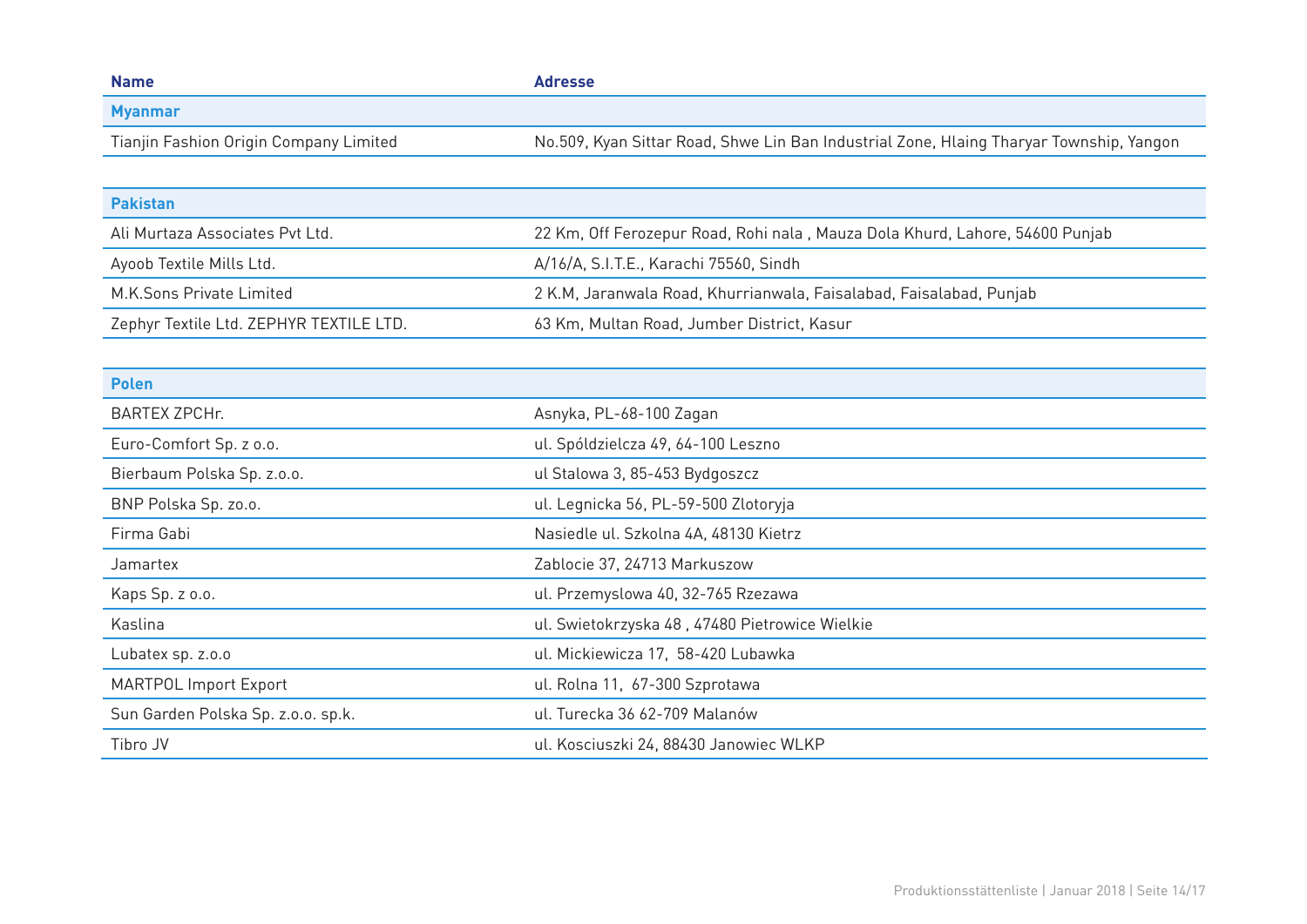| <b>Name</b>                                                   | <b>Adresse</b>                                                                      |
|---------------------------------------------------------------|-------------------------------------------------------------------------------------|
| <b>Portugal</b>                                               |                                                                                     |
| Campos & Campos, LDA                                          | Rua Vasco da Gama, nº 671, 4760-688 V.N. Famalicão                                  |
| Faria da Costa - Peugas e Confeccoes, Lda                     | Rua do Crasto 5, 4750-767 Ucha, Barcelos Province                                   |
|                                                               |                                                                                     |
| <b>Rumänien</b>                                               |                                                                                     |
| S.C. Intex S.A                                                | Str. George Cosbuc 230, 425200 Nasaud                                               |
| Speidel Romania s.r.l.                                        | Bdul Bucuresti Nr 16B, Focsani 620144, Judetul Vrancea                              |
|                                                               |                                                                                     |
| <b>Serbien</b>                                                |                                                                                     |
| 8. MART d.o.o.                                                | Sencanski put 85, 24000 Subodica                                                    |
|                                                               |                                                                                     |
| <b>Tschechien</b>                                             |                                                                                     |
| W. Wülfing CZ s.r.o.                                          | ul. Liberecká 300, 46401 Detrichov                                                  |
|                                                               |                                                                                     |
| <b>Türkei</b>                                                 |                                                                                     |
| Anilsan Haylu San. TIC.A.S.                                   | Barakfakih Mh. San. Bol. 16. Cd. No. 8 Kestel, Bursa 16460 Bursa                    |
| Burcu Tekstil San Ve Tic A.S. (Duzce Subesi)                  | Gumus Pinar Koyu Merkez Sk. No. 8 Koy Sokagi, Duzce 81100, Duezce                   |
| Celik Corap San. Ve Tic. A.S.                                 | Terazidere Mah. Gunes Cad. No. 56, 34035 Bayrampasa, Istanbul                       |
| Deka Tekstil Kuruyemis Ithalat Ihracat Sanayi Ticaret<br>A.S. | Hacieyuplu Mah. 3115 Sok. No. 12 Gumusler, Denizli 20020, Denizli                   |
| Gelal Corap San Ve Tic A.S.                                   | Akcaburgaz Mah 117.SK No.2 Esenyurt - Istanbul, Istanbul 34500                      |
| Hateks Hatay Tekstil Isletmeleri A.S.                         | Topbogazi Mevkii PK 65 Antakya / Hatay, Antakya 31040                               |
| Menderes Tekstil San, Ve Tic A.S                              | Cumhuriyet Mah. Gazi Mustafa Kemal Pasa Bulvari No. 242 Saraykoy-Denizli            |
| Orma Tekstil San, ve Tic. A.S. Duzce Subesi                   | D-100 Karayolu uzeri Altinpinar Koyu, Duzce, Turkey., Duzce 81100, Duezce           |
| Ormeci Corap San. Ve Tic. Ltd. Stl.                           | Atatürk Sanayi Bölgesi, Prof. Mehmet Bozkurt Cad. No. 5, 34555 Arnavutkoy, Istanbul |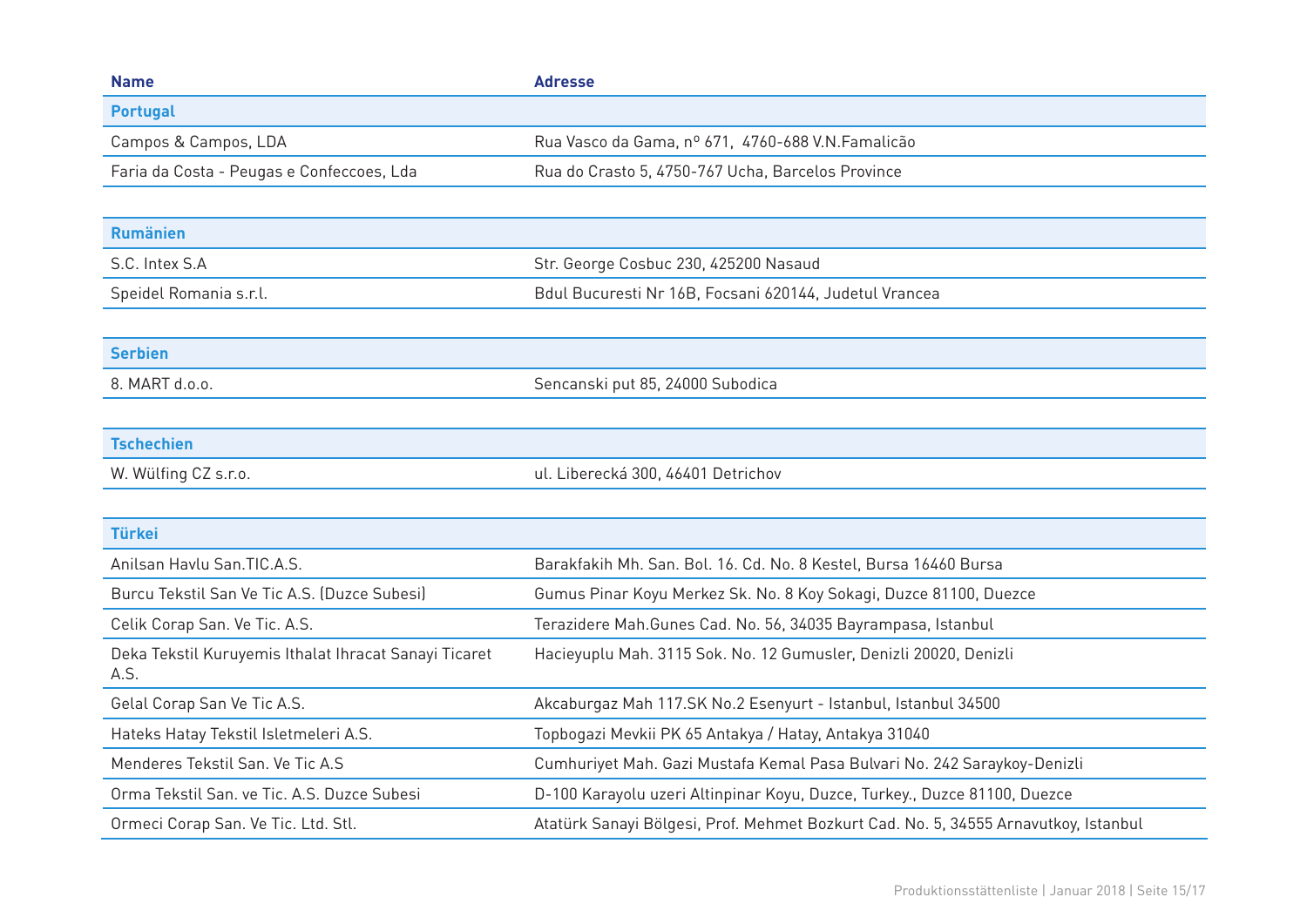| <b>Name</b>                                            | <b>Adresse</b>                                                                                        |
|--------------------------------------------------------|-------------------------------------------------------------------------------------------------------|
| <b>Türkei</b>                                          |                                                                                                       |
| Ozdilek Ev Tekstil San ve Tic A.S                      | Yeni Yalova Yolu 4. Km Pk 11, Bursa                                                                   |
| Sanko Tekstil Isl. San. Ve. A.S. Oranize Sanayi Subesi | 3. Organize Sanayi Bolgesi 83304 Nolu CAD. No. 2 Baspinar, Sehitkamil, Gaziantep,<br>Sehitkamil 27600 |
| SMS Konfeksion Dikim Tekstil ve San. Tic. A.S.         | Organize Sanayi Bolgesi 101. Cad. No. 8 Usak-Turkey, Usak 64000, Usak                                 |
| Yesim Tekstil San. ve Tic. A.S.                        | Ankara Yolu 11km. Gursu Kavsagi16580, Bursa 16580, Bursa                                              |
|                                                        |                                                                                                       |
| <b>Ungarn</b>                                          |                                                                                                       |
| Speidel Hungaria KFT                                   | Pasztor U. 1/A, 9700 Szombathely                                                                      |
|                                                        |                                                                                                       |
| <b>Vietnam</b>                                         |                                                                                                       |
| Casum Shoes Joint Stock Co.                            | Bui Huu Nghia Street, Hoa An Ward, Bien Hoa, Dong Nai                                                 |
| Hoa Phong Import Export Trading Co. Ltd.               | Kieu Dong Zone, Hong Thai commune, An Duong district, Province Thanh Pho,<br>35000 Haiphong           |
| Hung Huy Co. Ltd.                                      | 907/19 Huong Lo 2 Street, Binh Tri Dong A, Binh Tan Dist Ho Chi Minh City, Ho Chi Minh                |
| Vietnam Summit Industrial Co., Ltd                     | Lot D3+D4+D5, Phuc Khanh Industrial Park, Thai Binh                                                   |